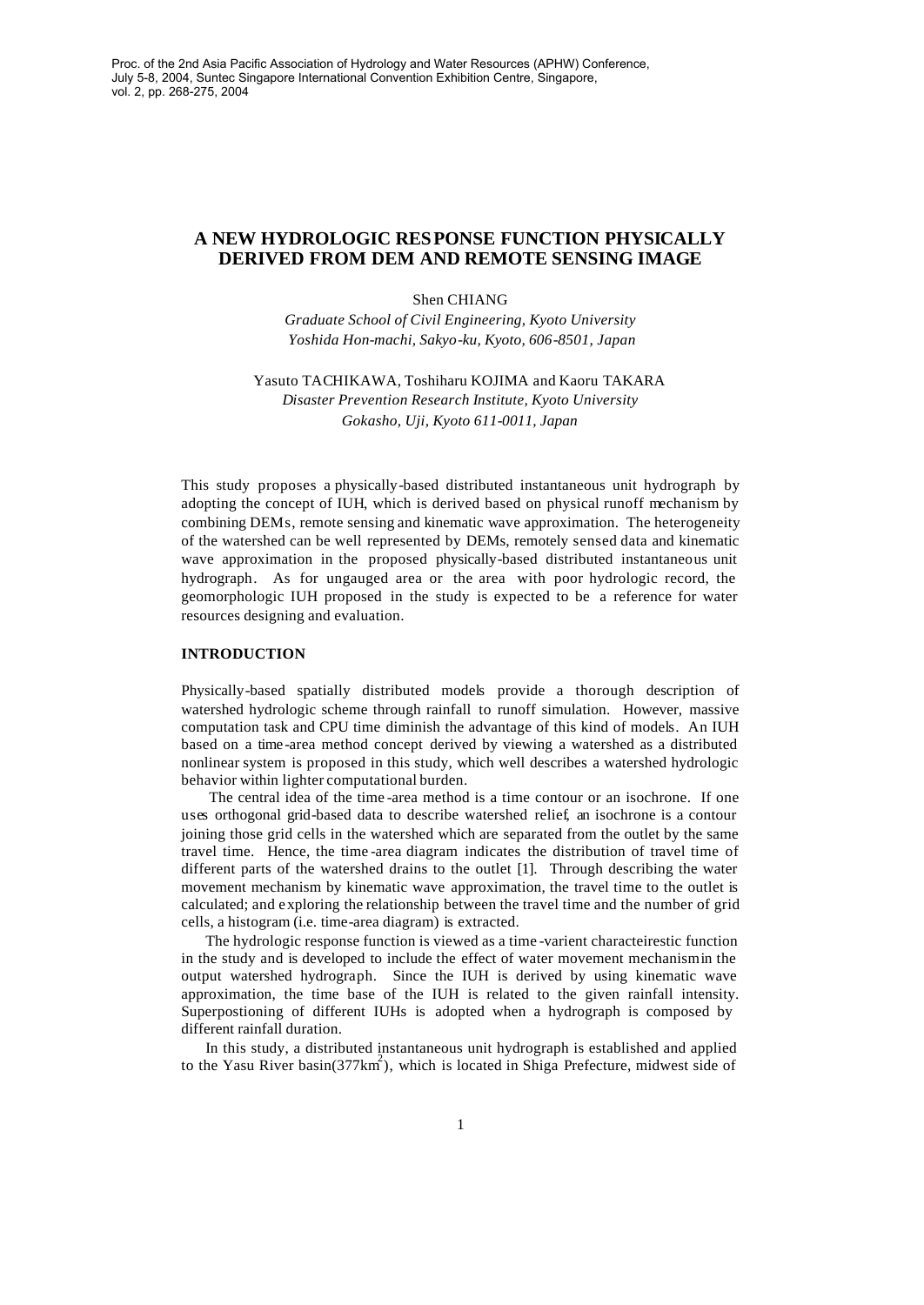Honshu, Japan. The distributed instantaneous unit hydrograph proposed herein reflects topographic feature(e.g.: land cover, slope, etc.) of the basin in the hydrologic response function, including the water movement scheme in rainfall-runoff processes.

## **DERIVATION OF DISTRIBUTED INSTANTANEOUS UNIT HYDROGRAPH**

A concept of the instantaneous unit hydrograph has been revealed by Clark [2] in 1945. His time-area curve is the earliest geomorphologic rainfall-runoff model in the world. This kind of model needs no hydrologic record. Only geomorphologic data to establish the relationship between rainfall and runoff is requested. In this study, kinematic approximation is used to calculate the time of water movement between DEM grid cells. Then by dividing the basin into several isochrones, the time -area histogram which denotes the relationship between travel time and area is derived.

#### **Process of DEM**

The DEMs data used in the study is 50m grid digital map, published by Geographical Survey Institute, Japan, in 1997. The DEM process algorithm used in this study is based on the algorithm proposed by Jenson and Domingue [3] and Jenson and Trautwein [4]. Comparing the elevation of the central grid to its eight adjacent cells, the flow direction of the central grid is determined. According to the flow direction, the flow path from the specific grid to the outlet of the basin and the drainage area of the grid is retrieved; and the distance of each grid inside the basin to the outlet is calculated according to the length of the flow path as shown in Figure 1.



Figure 1. Distance to the outlet of the basin. (unit: m)

### **Use of kinematic wave approximation**

The distance-area curve obtained above is simply space related, and no temporal relationship is included. To obtain the temporal relationship kinematic wave approximation is used for transferring the spatial relationship into a temporal one. For this purpose, land use data for determining roughness coefficients and rainfall data for outflow calculation is necessary.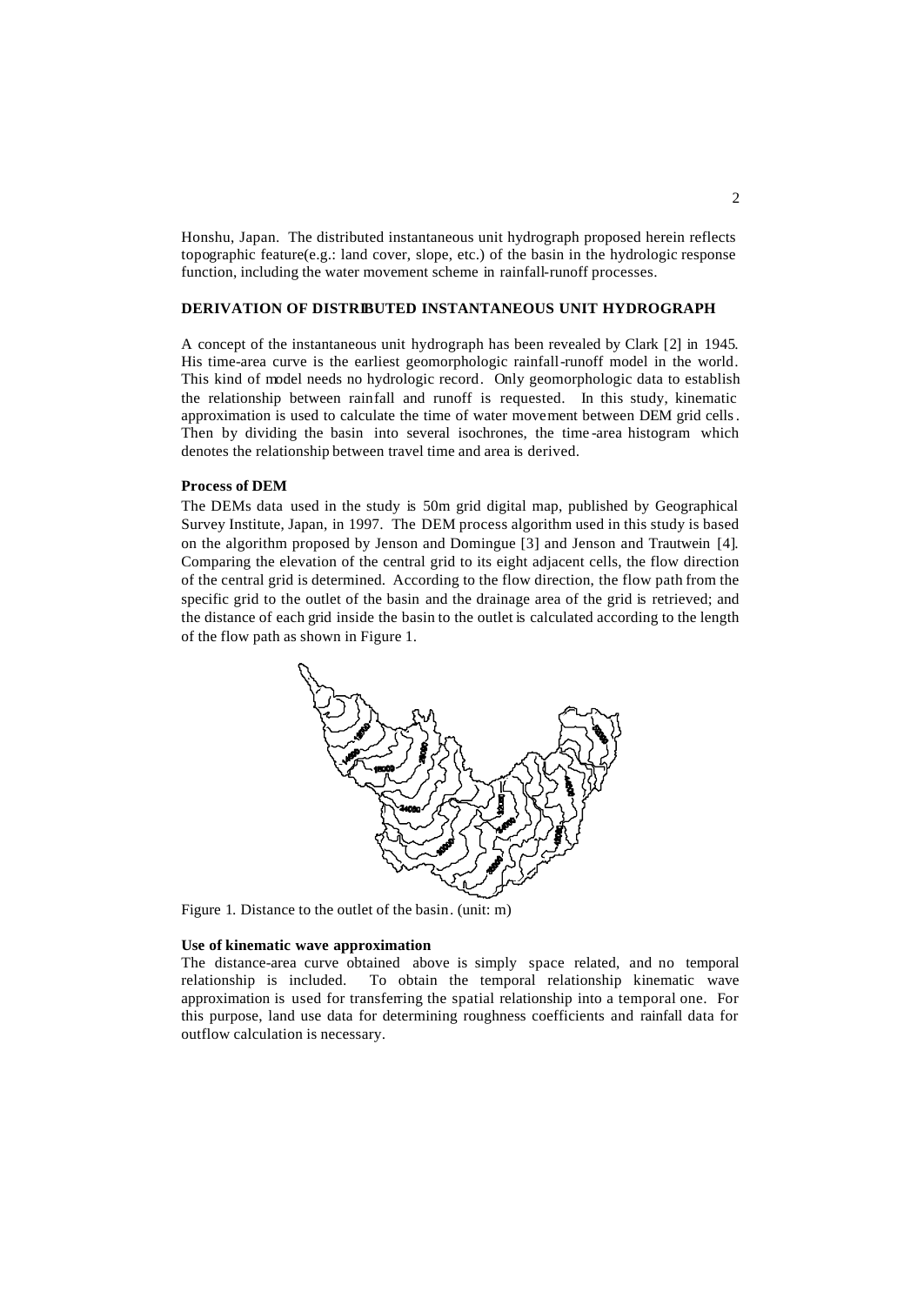

Figure 2. Using kinematic wave approximation to calculate the travel time between grids.

Consider a profile of a single grid cell as shown in Figure 2. For a given rainfall excess intensity *i<sup>e</sup>* , the equilibrium flow discharge for a given drainage area (contribution area)  $A$  is equal to  $i<sub>e</sub>A$ . By calculating the discharge of each grid inside the basin, the distributed instantaneous unit hydrograph of the basin is retrieved through describing the mechanism of the water movement.

To consider the direct runoff velocity change due to rainfall excess intensity, kinematic wave approximation is included into the extraction of the IUH. With the velocity of water movement between grids, the travel time of water movement is obtained.

The momentum equation of kinematic wave can be expressed in the form as Eq.(1):

$$
q = \mathbf{a}(y \cdot \cos \mathbf{q})^m \tag{1}
$$

where *q* denotes discharge per unit width, *a* and *m* are constants, *y* denotes water depth vertical to the datum and denotes the angle between flow direction and the horizon. This reveals the relationship between the velocity and water depth.

By comparing the equation with Manning's equation, *a* is expressed in the form as Eq.(2):

$$
a = \frac{\sqrt{\sin q}}{n}
$$
 (2)

where *n* denotes Manning roughness coefficient. Substituting Eq.(2) into Eq.(1), and transferring the unit width discharge *q* into water discharge by multiplying rainfall intensity and drainage area *A*, water depth *y* is represented as Eq.(3) as below:

$$
y = \sec \boldsymbol{q} \cdot \left(\frac{n}{\sqrt{\sin \boldsymbol{q}}}\right)^{\frac{1}{m}} = \sec \boldsymbol{q} \cdot \left(\frac{n}{\sqrt{\sin \boldsymbol{q}}}\frac{I_e \cdot A}{B}\right)^{\frac{1}{m}}
$$
(3)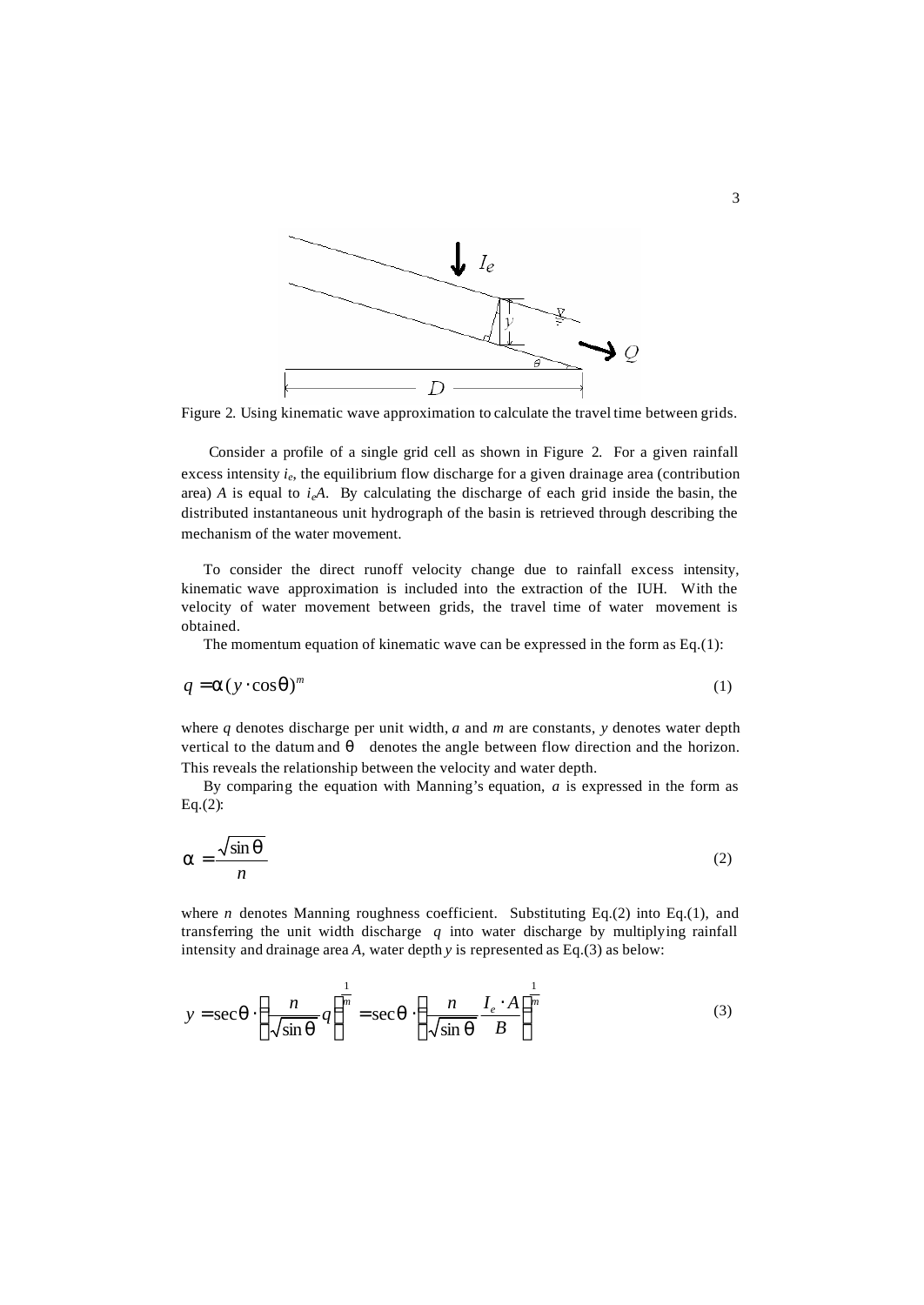where *B* denotes the width of the cell orthogonal to the flow direction. By retrieving the water depth of the grid, travel time *t* of the grid is solved by dividing distance by water movement velocity as shown in Eq. (4)

$$
t = \frac{D \cdot \sec q}{V} \tag{4}
$$

where *V* denotes water movement velocity.

#### **Roughness coefficient determination**

The roughness coefficient was determined from ASTER remo te sensing image classification (Figure 3). ASTER is a high efficiency optical sensor equipped on satellite TERRA which covers a wide spectral region from the visible to the thermal infrared by 14 spectral bands. A  $2<sup>nd</sup>$  level processed image is used. Data acquisition date is  $8<sup>th</sup>$ , Dec. 2003. The ERDAS IMAGINE is used as a tool to proceed the atmosphere correction, geometric correction and land cover classification.



Figure 3. ASTER image, the white line delineate watershed boundary.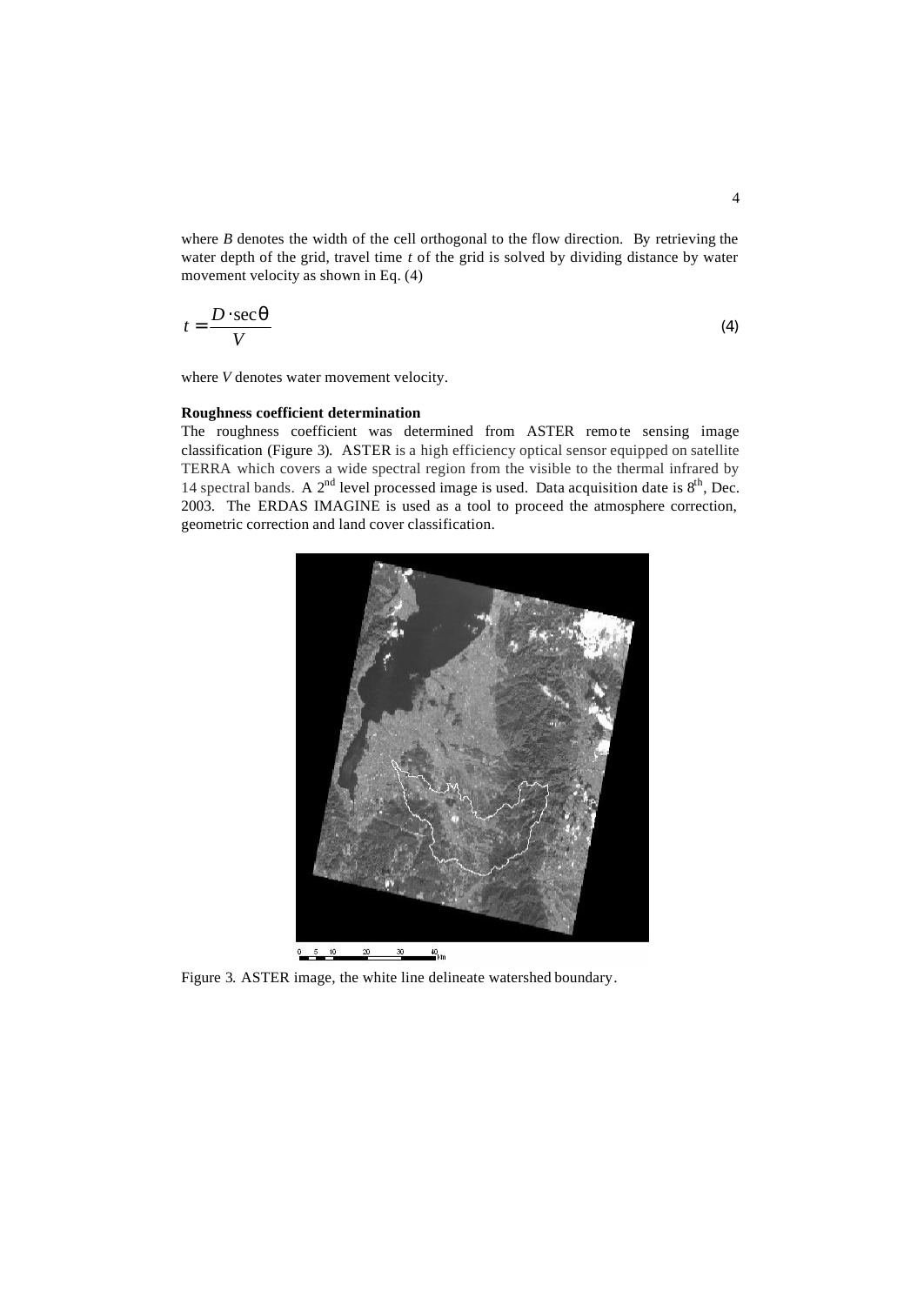

Figure 4. Land cover classification by using the ASTER image.

Table 1. The category of the land cover and its percentage inside the basin.

| Categories   | Artificial | Paddy<br>field | Other<br>usage | Water    | Forest | Wasteland | Grass |
|--------------|------------|----------------|----------------|----------|--------|-----------|-------|
| Percentage 1 | 12.65%     | 12.40%         | 0.02%          | $0.04\%$ | 52.62% | 6.60%     | 2.72% |

The land cover is divided into 8 categories: paddy field, forest, artificial object, wasteland, cloud, other usage, water and grass land. Figure 4 shows the result of classification. After the procedure of classification, the area classified as cloud is replaced by using an existing land use data. The land use data is acquired through the web page of Ministry of Land, infrastructure and transport, Japan. Time of land use data acquisition is 1997. Table 1 shows the percentage of each category inside the watershed. The value of the Manning roughness coefficient was calibrated by several rainfall events with the land use classification.

### **Rainfall data**

The rainfall data was collected from four rainfall gauging stations inside the Yasu River basin; Yasu, Minakuchi, Kouka and Oogawara. The average precipitation was calculated according to the weight of each rainfall station obtained by using Thiessen polygon method.

## **Utilization of IUH**

Rainfall event with different rainfall intensity will cause different outflow hydrograph. That is because the overland flow velocity increases with rainfall intensity. The IUH proposed in this sutdy can well reflect such hydraulic phenomenon. As shown in Figure 5, the peak magnitude of the proposed IUH is rising while rainfall excess intensity is increasing. Also the time of the peak of the proposed IUH declines with rainfall excess intensity is raised. This implys that the proposed model can well reflect the nonlinearlity caused by different rainfall excess intensity.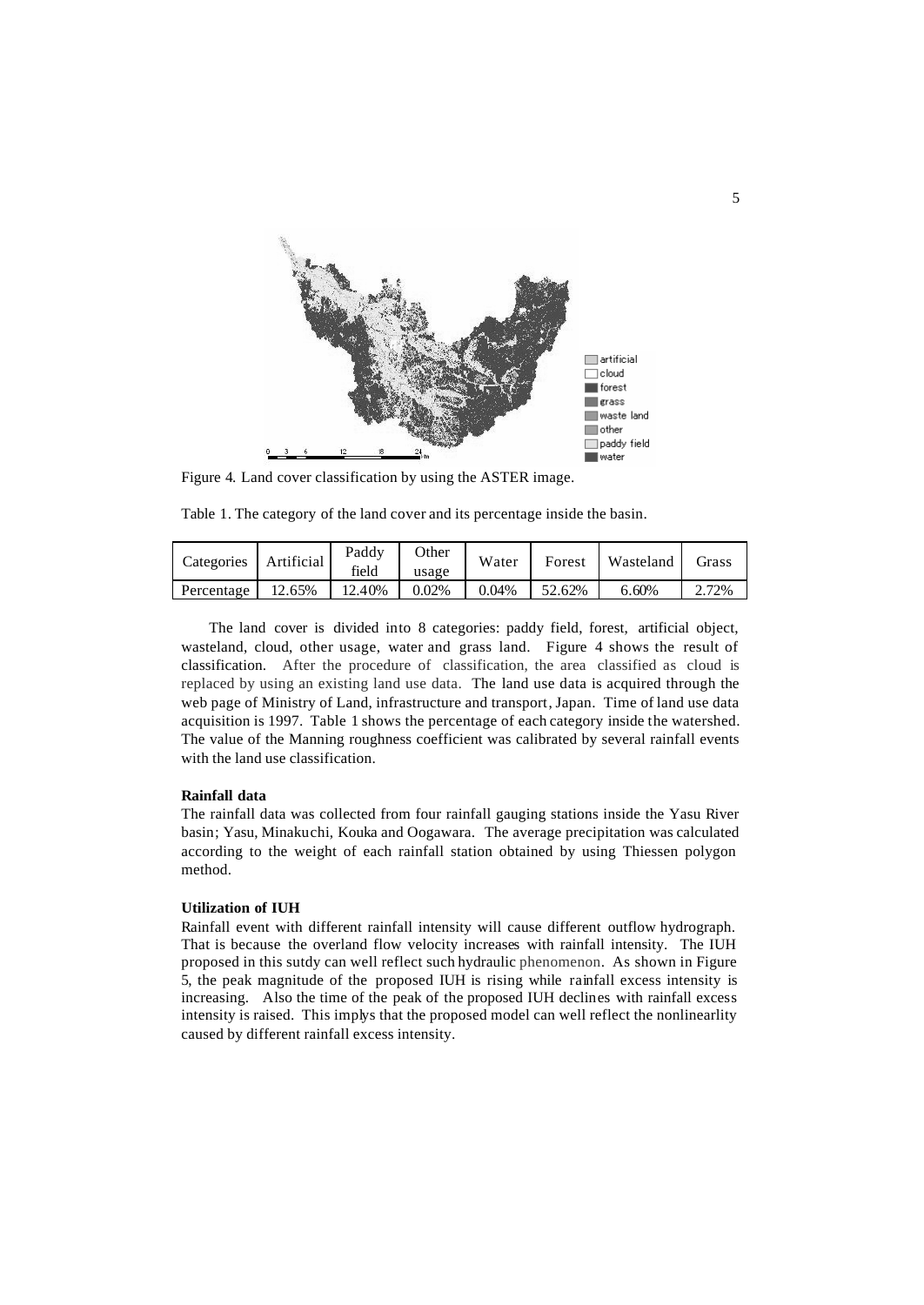

Figure 5. Relationship between rainfall excess intensity to peak magtude of IUH and time of IUH peak.



Figure 6. Use of rainfall excess intensity and its related IUH to retrieve outflow hydrograph.

Minshall [5] found that one UH could not adequately define the shape of a hydrograph derived from a storm of unit duration. Consequently, different UHs are required to represent the watershed runoff reponse if the rainfall intensity varied. As shown in Figure 6, different IUHs and its related rainfall excess intenstiy is used to compose the outflow hydrograph. By applying the tools and data mentioned above, a physically based watershed instantaneous hydrograph is extracted.

## **SIMULATION RESULTS**

Two storm events at Yasu River basin were simulated as shown in Figure 7 and 8 as below. As in Figure 7, the error of peak discharge is 1.27%, and the error of time to peak is 2 hour. As in Figure 8, the error of peak discharge is 6%, and the error of time to peak is 1 hour.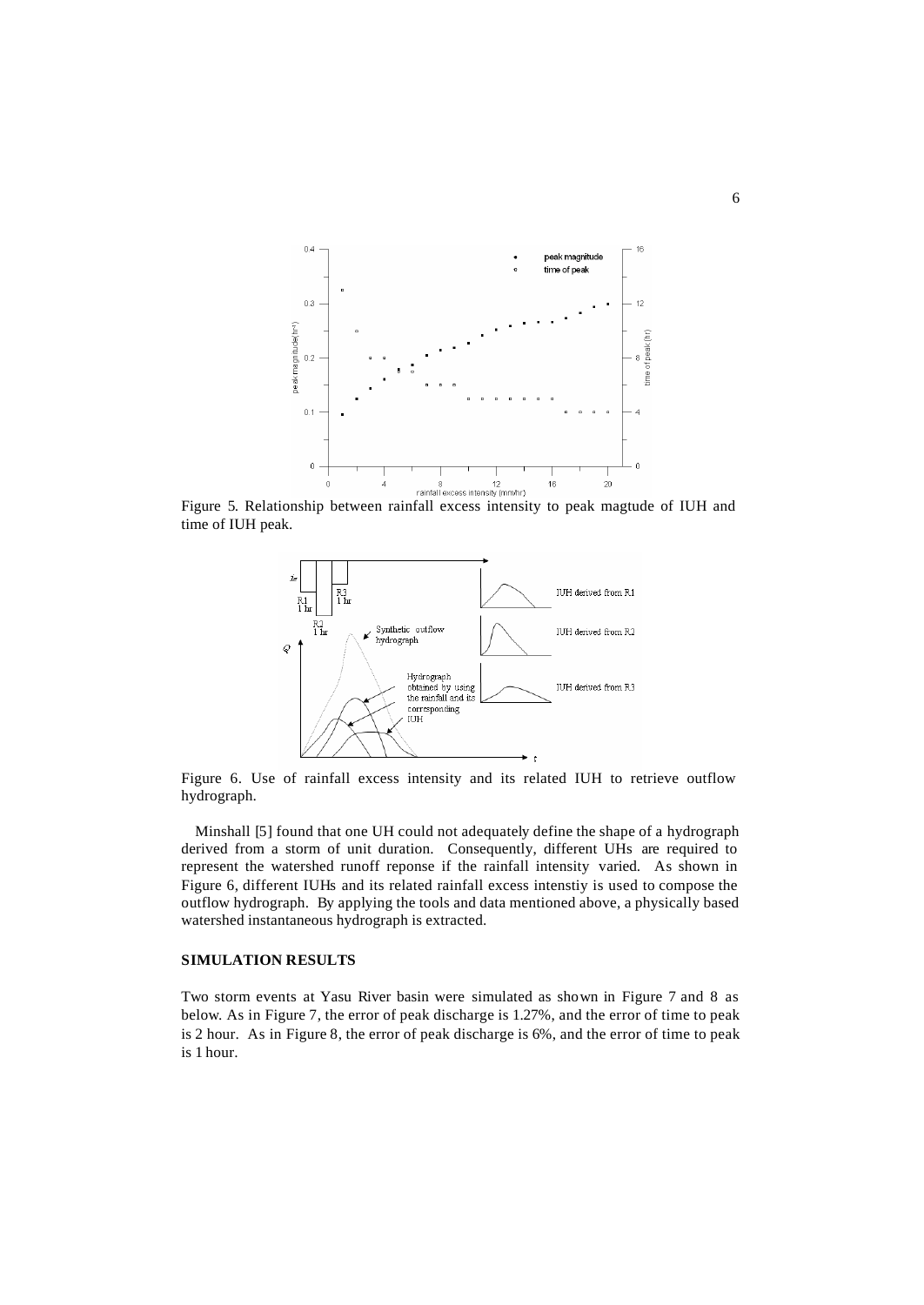

Table 2. Simulation results.

| Rainfall<br>Event                                                                                                                                                    | 1997/07/26.03-1997/07/30.03                 | 1998/09/21.00-1998/09/30.00 |  |  |  |  |
|----------------------------------------------------------------------------------------------------------------------------------------------------------------------|---------------------------------------------|-----------------------------|--|--|--|--|
| $EQ_p$                                                                                                                                                               | 1.27%                                       | 6%                          |  |  |  |  |
| $ET_p$                                                                                                                                                               | 2 <sup>hr</sup>                             | 1 hr                        |  |  |  |  |
| $R^2$                                                                                                                                                                | 0.9349                                      | 0.77                        |  |  |  |  |
| IOA                                                                                                                                                                  | 0.9791                                      | 0.90                        |  |  |  |  |
| $EQP (%) = (Q_P)_{simulated} - (Q_P)_{recorded}$<br>$Q_p$ : peak discharge<br>$(Q_P)_{recorded}$                                                                     |                                             |                             |  |  |  |  |
|                                                                                                                                                                      | $ET_P(hr) = (Tp)$ simulated ? (Tp) recorded | $T_p$ : time to peak        |  |  |  |  |
| $R^2 = 1$ -( $(Q_{recorded} \cdot Q_{simulated})^2$ $(Q_{recorded} \cdot \overline{Q_{recorded}})^2$ )                                                               | $Q$ : discharge                             |                             |  |  |  |  |
| $\sum \left[ (Q_{recorded})_i - (Q_{simulated})_i \right]$                                                                                                           |                                             |                             |  |  |  |  |
| $IoA = 1.0$<br>$\overline{\sum ( \langle Q_{recorded} \rangle_i - \overline{Q}_{recorded}  } + \langle Q_{simulated} \rangle_i - \overline{Q}_{simulated} \rangle^2$ |                                             |                             |  |  |  |  |

The results show that the instantaneous unit hydrograph simulated the rainfall-runoff relationship of the basin well. The detail of the rainfall events and simulation results is shown in Table 2.

# **CONCLUSIONS**

Manipulating UH to estimate the stream flow hydrograph of the specific point needs lots of hydrologic record (e.g. rainfall data, discharge data). For ungauged areas and those